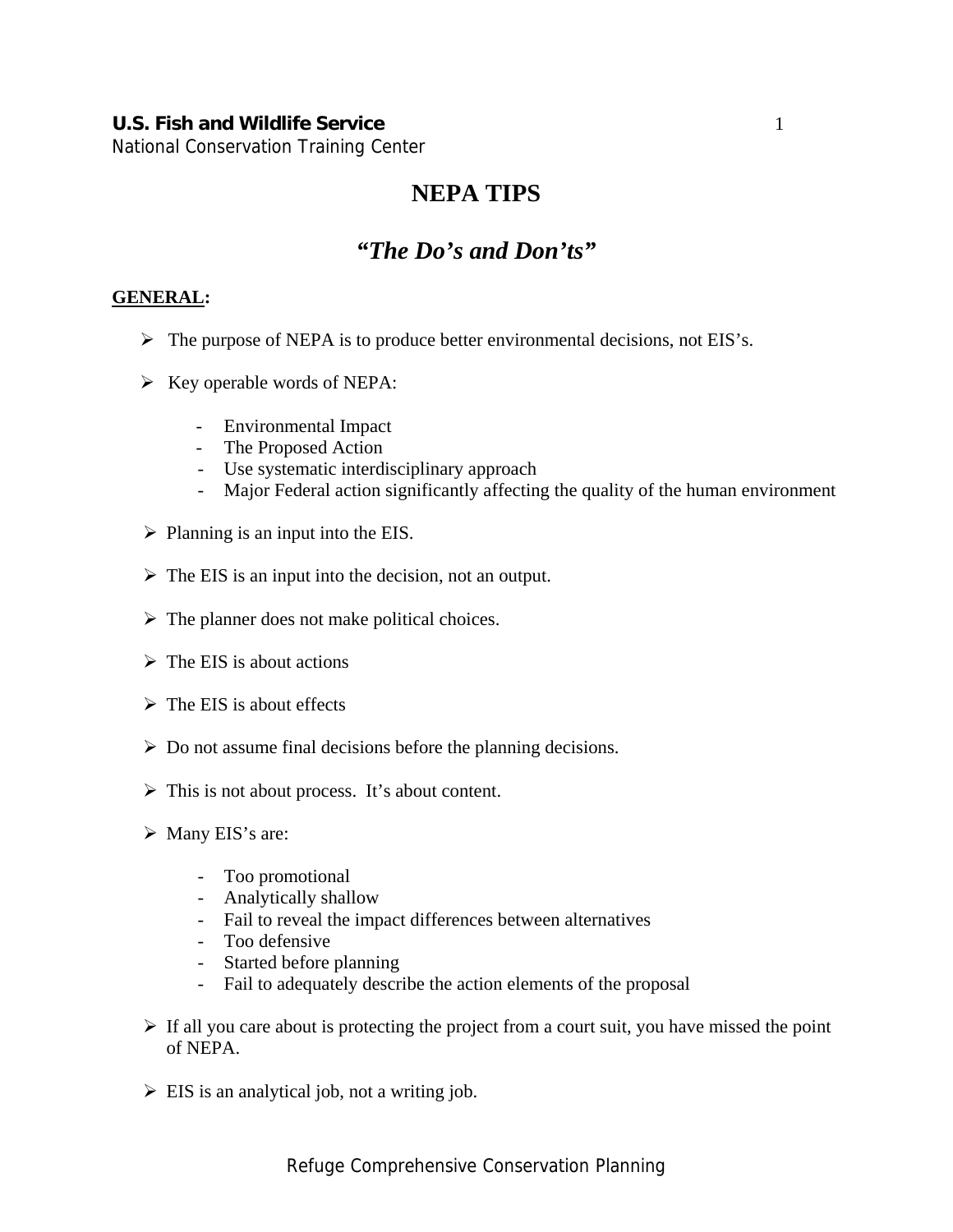National Conservation Training Center

### **THE PROPOSED ACTION**:

- $\triangleright$  EIS is an action-forcing document. It must accompany proposal through decision process.
- $\triangleright$  Specific action elements, not strategies, objectives, or concepts must be identified.
- $\triangleright$  You must take a hard look at the proposed action.
- ¾ Understanding **planning** vs. the **proposal** vs. the **EIS**.

#### **SCOPING**:

- $\triangleright$  Scoping is an analytical step.
- $\triangleright$  Scoping isn't:
	- A Public involvement process
	- Public meetings
	- Hearings
- $\triangleright$  Scoping does:
	- Identify significant issues (impact topics) to be addressed in depth
	- Identify other alternatives
- $\triangleright$  What do you do?
	- List
	- Screen
	- Evaluate
	- Re-List
	- Assemble (with reasons)
- ¾ Scoping comes after actions determined for proposed action, not before.

#### **ENVIRONMENTAL IMPACT**:

- $\triangleright$  Environmental impact is an effect, not a cause.
- $\triangleright$  Focus analysis on actions, not concepts.